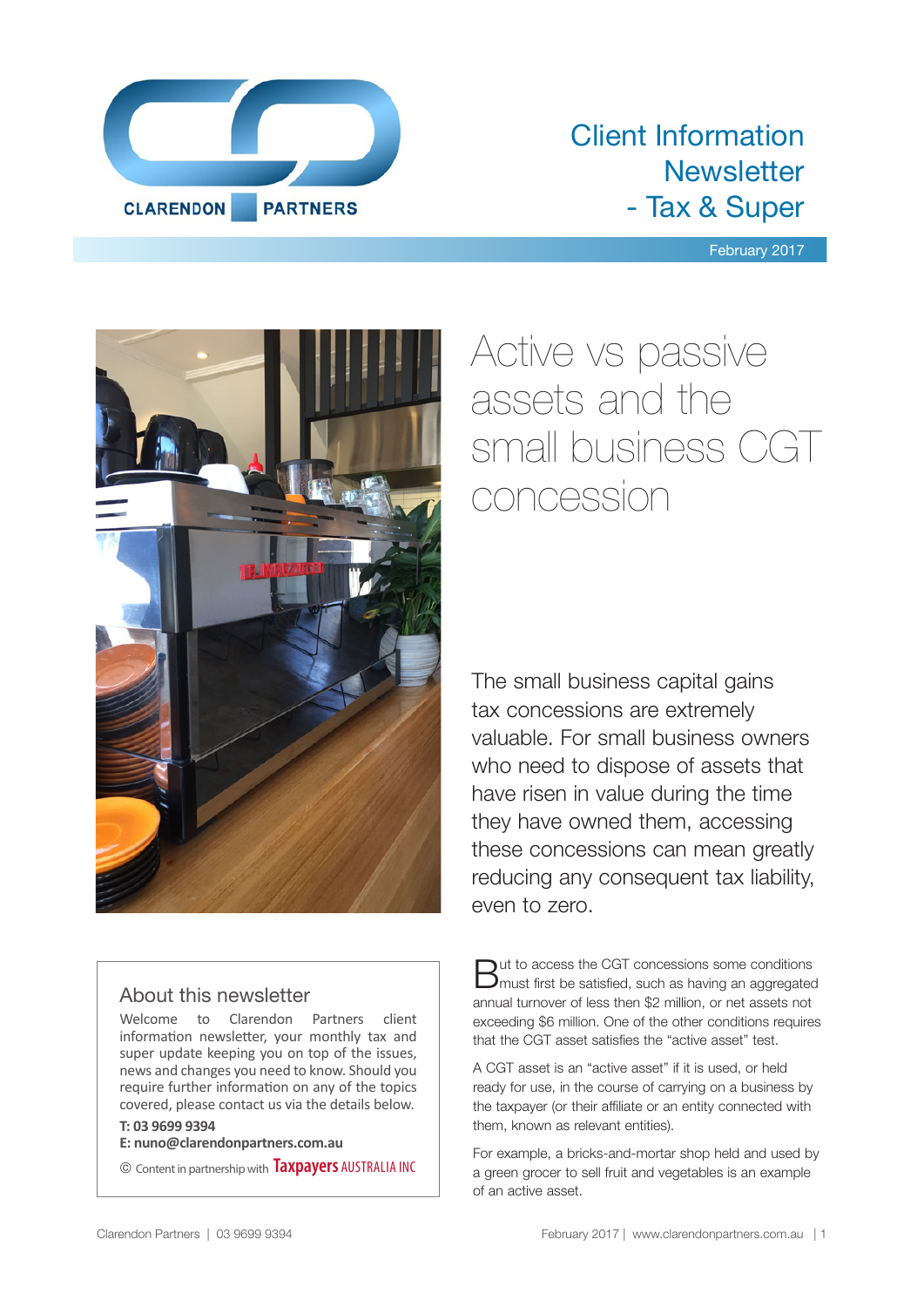#### Active vs passive assets and the small business CGT concession *cont*

Another condition to satisfy this test is that the asset must be an active asset of the taxpayer for the lesser of 7.5 years or half of the relevant ownership period.

However, certain assets are specifically excluded from being an active asset, with one such exclusion applying to assets where the **main use** by the taxpayer is to derive rent (unless the main use for deriving rent was only temporary).

When determining the main use of the asset to derive rent, the taxpayer is instructed to disregard any personal use or enjoyment of the asset by them (which includes use by affiliates and connected entities).

### Carrying on a business

To qualify as an active asset, a tangible CGT asset must be used or held ready for use in the course of carrying on a business, but there is no black-and-white test for determining whether a business is being carried on. However the ATO has enumerated several indicators that may be relevant, including;

- the size, scale and permanency of the activity
- repetition and regularity of the activity
- whether the activity is planned, organised and carried on in a systematic and businesslike manner, and
- the expectation, and likelihood, of a profit.

It can be assumed that the operator of a motel is conducting a business, however most residential rental activities are a form of investment, and do not amount to carrying on a business.

Notwithstanding this, it is possible to conduct a rental property business. To take a real example from the ATO's case files, it so happened that a taxpayer owned eight houses and three apartment blocks (each comprising six residential units), making a total of 26 properties.

The taxpayer actively managed the properties, devoting a significant amount of time to this (an average of 25 hours per week). The ATO concluded this taxpayer was carrying on a business.

So while an asset whose main use is "to derive rent" cannot be an active asset, it has been argued that this exception should not apply to properties where the taxpayer carries on a business of leasing properties (but rather only apply to passive investments).

There have however been legal cases where the courts rejected this argument, stating clearly that it does not matter if the taxpayer is in the business of leasing properties or not.

There is no statutory definition of the word "rent" that is relevant in this context, so the term takes on its common law meaning.

Where there is a question of whether the amount paid constitutes "rent", a key factor to consider is whether the occupier has a right to "exclusive possession" of the property. If such a right exists, the payments involved are likely to be rent.

Conversely, if the arrangement allows the occupier only to enter and use the premises for certain purposes, and does not amount to a lease granting exclusive possession, the payments involved are unlikely to be rent.

Other relevant factors include the degree of control retained by the owner, the extent of any services performed by the owner (such as room cleaning, provision of meals, supply of linen and shared amenities) and the length of the arrangement.

By way of example, the ATO looked at the operator of an eight-bedroom boarding house. The average length of stay was four to six weeks. Visitors were required to leave the premises by a certain time and the proprietor retains the right to enter the rooms.

He pays for all utilities and provides cleaning and maintenance, linen and towels, and the house has common areas such as a lounge room, kitchen and recreation area. The ATO concluded that the amounts received were not rent.

### What is main use?

The term "main use" is not defined in the relevant laws. Therefore resolving the matter in regard to the mixed use of assets is likely to involve a consideration of various factors, however most important will be the comparative level of income derived from the different uses of the asset.

By way of example, consider a taxpayer who owns land on which there are several industrial sheds. He uses one shed (45% of the land area) to conduct a motorcycle repair business and leases the other sheds (55% of the land by area) to unrelated third parties.

The income derived from the repair business is 80% of total income, with the rest derived from leasing the other sheds. Having regard to all the circumstances, the ATO considered that the "main use" of the taxpayer's land is not to derive rent.

If you need assistance in working out whether your asset qualifies, contact this office.  $\blacksquare$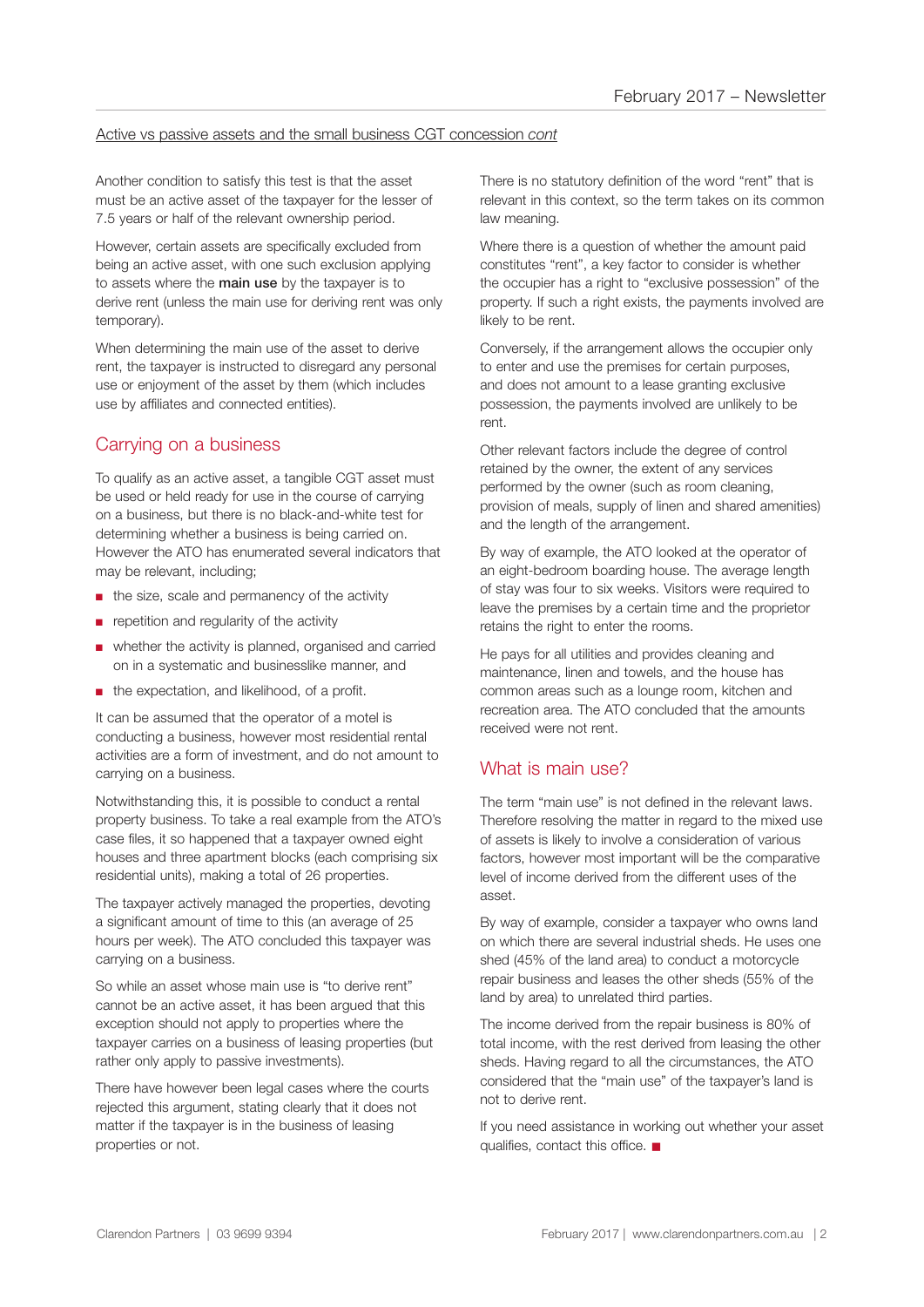

ne of the necessary steps in the process, and generally the first action to take, is to obtain probate. Basically, this is a court-issued document that confirms that the person whose affairs are being looked at is in fact deceased — and therefore cannot hold bank accounts, shares, property and so on  $-$  and that the person appointed executor in their will is legally entitled to wind up said affairs.

One of the central matters to take care of is the final tax return. The ATO refers to this return as a "date of death tax return", which is lodged on behalf of the deceased. The ATO insists that these must be lodged on a paper return, but otherwise all the other assessment conditions apply — that is, the same tax rates, income thresholds, withholding conditions, lodging requirements and so on.

The date of death tax return will be the last document to require the deceased's particular individual tax file number (TFN). Upon completion, this TFN will not be used again.

There are a few other differences to remember when completing this return. The executor will need to print the words "Deceased estate" on the top of the first page of the return, sign the tax return on behalf of the deceased, and show the name of the taxpayer as "The legal representative of <their name>, deceased". Also, at the question "Will you need to lodge an Australian tax return in the future?", answer with an "X" or the word "No".

# Deceased estates: A brief guide to tying up the loose ends

After a person dies, and the usual arrangements are completed, there will come a time when other matters, such as tax and superannuation issues, must be looked after. The person who takes on the responsibility for administering a deceased estate is commonly referred to as the executor, but could also be known as an administrator or a legal personal representative.

Assessable income earned or derived, and deductible expenses incurred, up to the date of death should be included in the return. But income earned and deductible expenses incurred after the date of death (for example from investments and such) will need to be dealt with in the deceased estate's trust return — not in this final individual tax return. The treatment of capital gains or losses would be dealt with in a similar way. Generally it will be advisable to seek guidance if required to complete a deceased estate trust return, which we can help you with.

If the deceased person had accumulated losses, these can be offset against income in the final tax return (capital losses may be offset against capital gains) but can't be carried forward into the deceased estate. Ordinary losses, as well as capital losses, that can't be offset in this final tax return will lapse.

The ATO will usually send the ensuing notice of assessment to the executor, which should show any refund owing, or any tax liabilities. There may in some cases be a requirement to withhold amounts from the assets or income of the deceased estate to pay any tax liabilities.

To ensure everything is taken care of, an ATO checklist follows to help gather all the loose ends that can crop up with a deceased estate. If the deceased person also carried on a business, further advice should be sought.  $cont \rightarrow$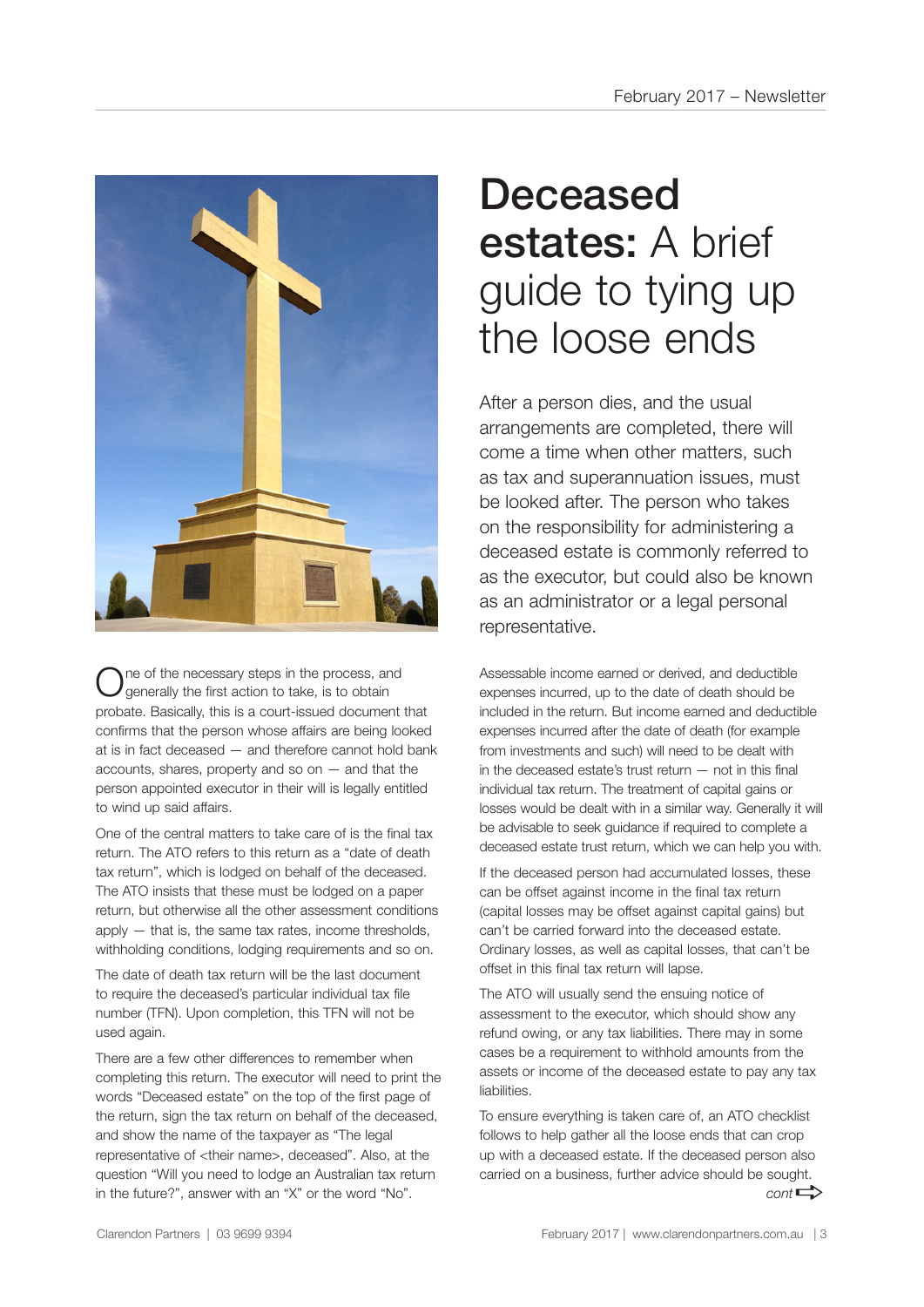Deceased estates: A brief guide to tying up the loose ends *cont*

## **7 point checklist** for deceased estates

#### 1. DID THE PERSON HAVE A WILL?

**Yes.** Determine who is the executor or administrator of the will. See next point.

**No.** Contact the public trustee in your state or territory to determine if they will act on behalf of the deceased person. If so, they will take the action required.

#### 2. HAS PROBATE BEEN OBTAINED BY THE EXECUTOR?

**Yes.** See next point. **No. No.** You may need to provide further information if you wish to establish authority to deal with the tax affairs of the deceased person. See next point.

#### 3. OFFICIALLY NOTIFY THE ATO OF THE PERSON'S DEATH

Complete the "Notification of a deceased person" form (ask us for a copy if you need one).

This form:

- officially notifies the ATO of the person's death
- can be used to establish authority to deal with their tax affairs.

You will need to provide the death certificate and supporting documents required at an Australia Post outlet for an interview, or certified copies to the ATO by mail. The ATO may also attempt to match individual records to Births, Deaths and Marriages data. Ask us for assistance if need be. See next point.

#### 4. DO YOU NEED TO LODGE A FINAL INDIVIDUAL TAX RETURN?

While this article may help if you need to lodge a "date of death" tax return, see this office if you need guidance.

It is also wise to check for outstanding income tax returns for previous years.

| <b>No.</b> Complete a "Non-lodgment advice form" (ask us<br><b>Yes.</b> This return should cover the period from the<br>for a copy) and send it to the ATO. On the form, where<br>previous July 1 to the date of death. See next point.<br>it asks for "Reason for not lodging a tax return" write<br>"Deceased" and the date of death. See next point. |
|---------------------------------------------------------------------------------------------------------------------------------------------------------------------------------------------------------------------------------------------------------------------------------------------------------------------------------------------------------|
|---------------------------------------------------------------------------------------------------------------------------------------------------------------------------------------------------------------------------------------------------------------------------------------------------------------------------------------------------------|

#### 5. DO YOU NEED TO LODGE A DECEASED ESTATE TAX RETURN?

| Yes. Generally it will be best to seek advice. See next | <b>No.</b> If all of the above has been completed, no further |
|---------------------------------------------------------|---------------------------------------------------------------|
| point.                                                  | information is required by the ATO.                           |

#### 6. OBTAIN A TAX FILE NUMBER (TFN) FOR THE DECEASED ESTATE

As a deceased estate is considered a trust, a "TFN application for a deceased estate" form will be required. We can help with this. See next point.

#### 7. LODGE THE DECEASED ESTATE TAX RETURN(S)

A trust tax return will need to be completed. Each financial year will require another such return to be lodged until the deceased estate has been fully administered and no longer has a tax liability.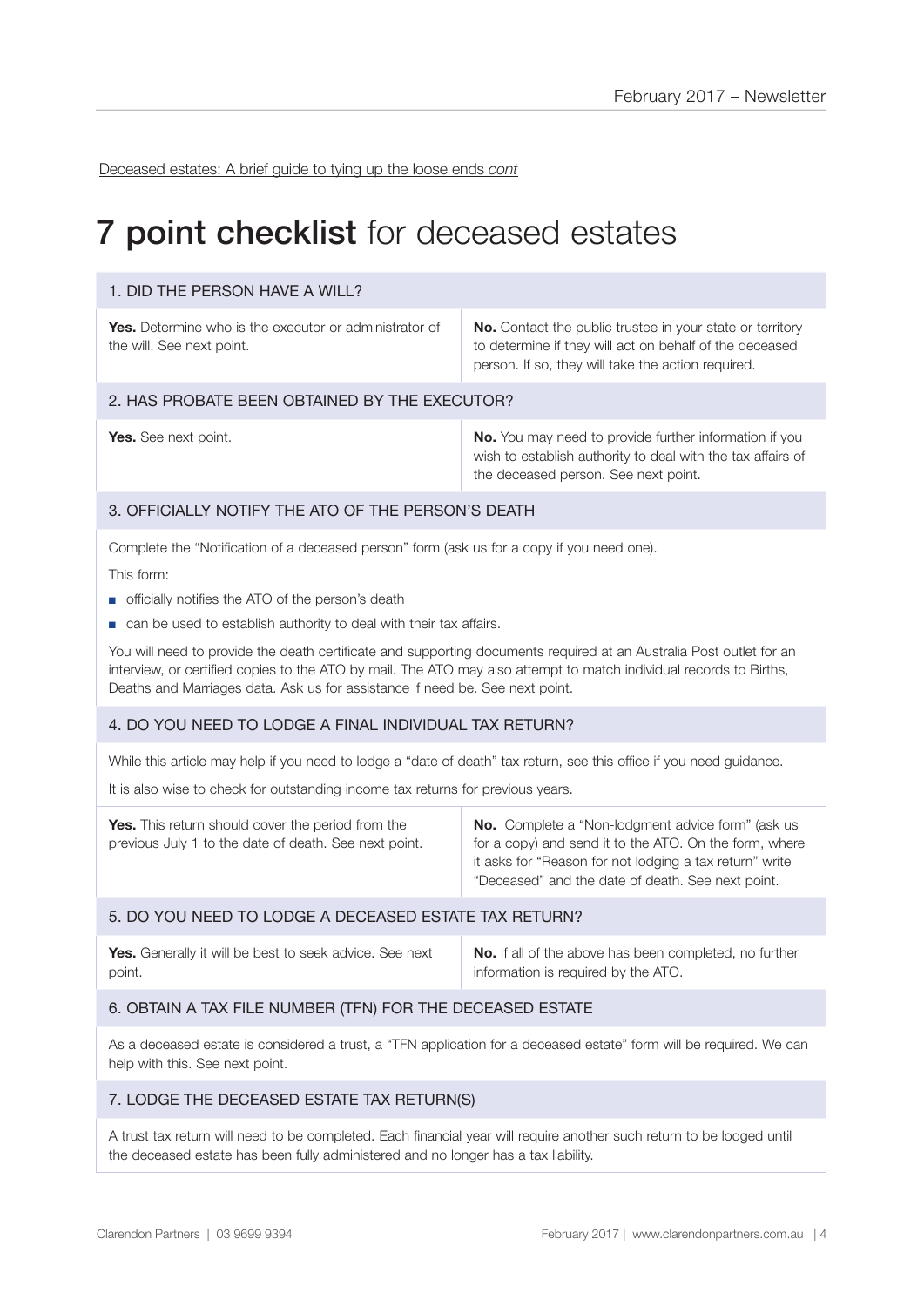The process (and pros and cons) of "electing" to be a family trust

Trusts are an important and very useful concept for managing one's financial affairs, as well as estate planning.

A trust is established whenever there is a separation of the legal ownership (for example, the name appearing on a land title) from the beneficial (equitable) owner of an asset (in other words, the person that a court would deem to be the true owner).

Legislation specifies the rules by which trust income should be calculated for tax purposes and how that income should be taxed — that is, whether in the hands of the trust or the beneficiaries. Therefore trusts, if set up in the right way, can help you legally minimise some tax liabilities.

One important feature in this regard is where a formal decision is made (termed an "election") to be deemed a "family trust" for tax purposes.

### THE UPSIDE

Being a family trust has specific taxation consequences, as electing to be a family trust restricts and specifies the trust beneficiaries, which in turn can secure or simplify

the claiming of tax losses, debt deductions, franking credits and negate certain trust beneficiary reporting rules.

Some of the key taxation differences includes the fact that beneficiaries of, for example, discretionary trusts may not otherwise be able to take advantage of franking credits attached to share dividends or indeed franked non-share dividends received by the trust and passed on to the beneficiaries.

The reason for this, in very broad terms, is that unless the trustee of a non-fixed trust has elected for it to be a family trust, a beneficiary of the trust will not have a vested and indefeasible interest in so much of the capital of the trust as is comprised by the shares giving rise to the dividends.

Another spur to elect to be a family trust is that the trust would otherwise find it a lot harder to use past year tax losses against current year income, or to apply certain debt deductions. Being a family trust brings access to a concession so that only one trust loss test applies, the income injection test, and only in a modified way.

Also relevant will be the use of company losses against future income where a company shareholder is a trust. Again in broad terms, this is because the company loss provisions hold that where the relevant interests in a company are held by the trustee of a family trust, a single notional entity will be taken to own the interests, single notional entity will be taken to own the interests,<br>therefore making these losses available to offset. *cont*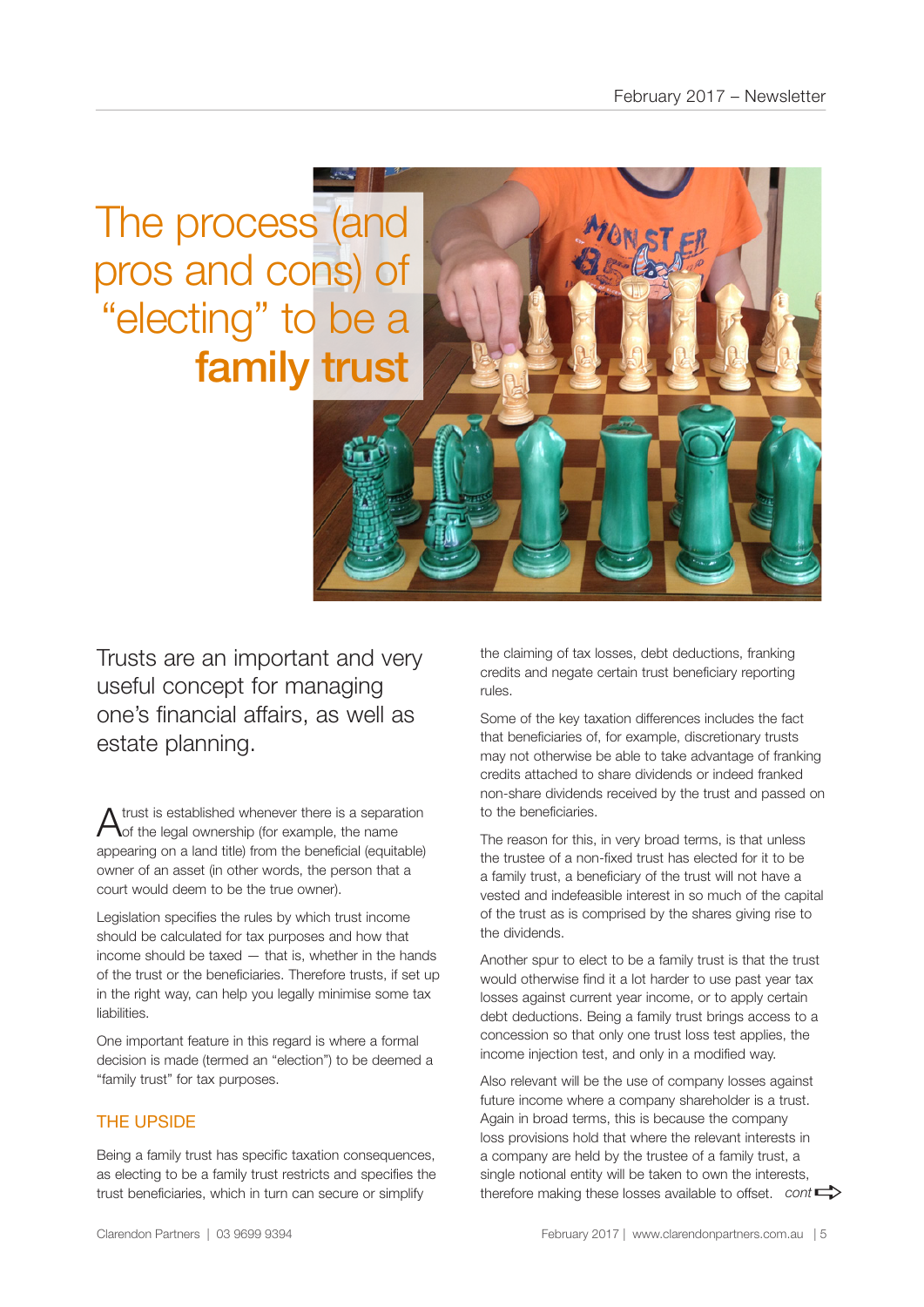#### The process of electing to be a family trust *cont*

Access to another concession is similarly achieved with regards to the small business restructure rollover relief. This is due to the requirement that when transferring active CGT assets from one entity to another (the concession being that no income tax liability will be triggered from doing so), one eligibility factor to be satisfied is that there should be no change to "ultimate economic ownership". A trust that has made a family trust election satisfies this condition.

#### Eligibility and conditions

Family trust elections can be made at any time, provided that from the beginning of the specified income year until June 30 of the income year immediately preceding that in which the election is made:

- $\blacksquare$  the entity passes the family control test, and
- **any conferrals of present entitlement or any actual** distributions have been made within the designated family group.

The family control test looks at who can control the application of income or capital of the trust, which should include some or all of:

- **•** the individual specified in the family trust election (also referred to as the "test individual")
- members of the specified individual's "family group" (which is defined in legislation; ask us for details)
- **a** a professional legal or financial adviser to that family group.

While any kind of trust can elect to be a family trust, the need to pass the family control test restricts the choice to a trust that is not widely held and where a specific family effectively controls the trust.

The election does not have to be made on an approved form, however use of the form published by the ATO (which is updated annually) can help to ensure that all the relevant information for a valid election is provided. We can provide you with this document.

An election is only required to be made once, but the trustee is required to include the income year specified in the family trust election on the trust tax return each year while the election remains in force.

#### THE DOWNSIDE

A family trust may be less flexible as a result of making an election, and it is also potentially exposed to another tax, the family trust distribution tax.

Family trust distribution tax is applicable when a distribution is made outside the "family group" (which is designated by making the election). Therefore making a family trust election is an important step for the trustee to take. We can assist you to choose the appropriate "test individual" for the family group. Note that the term "distribution" has an expanded meaning for the purposes of family trusts, and includes both income and capital.

A reasonable salary, wage or other benefit (such as superannuation contributions or fringe benefits) provided to, or for the benefit of, an employee for work performed is not considered to be a distribution.

The rate of family trust distribution tax is set at the top marginal rate plus Medicare levy, which is temporarily 49% for the period from July 1, 2014 to June 30, 2017, after which it will revert to 47%.

A separate payment advice is required for each distribution of income or capital which attracts a family trust distribution tax liability, and remittance of the tax to the ATO is required to be accompanied by a *Family trust distribution tax payment advice* form*.*

Payment is generally required within 21 days after the distribution is made, or if the distribution was made before an election form was lodged, 21 days after the  $e$ lection. $\blacksquare$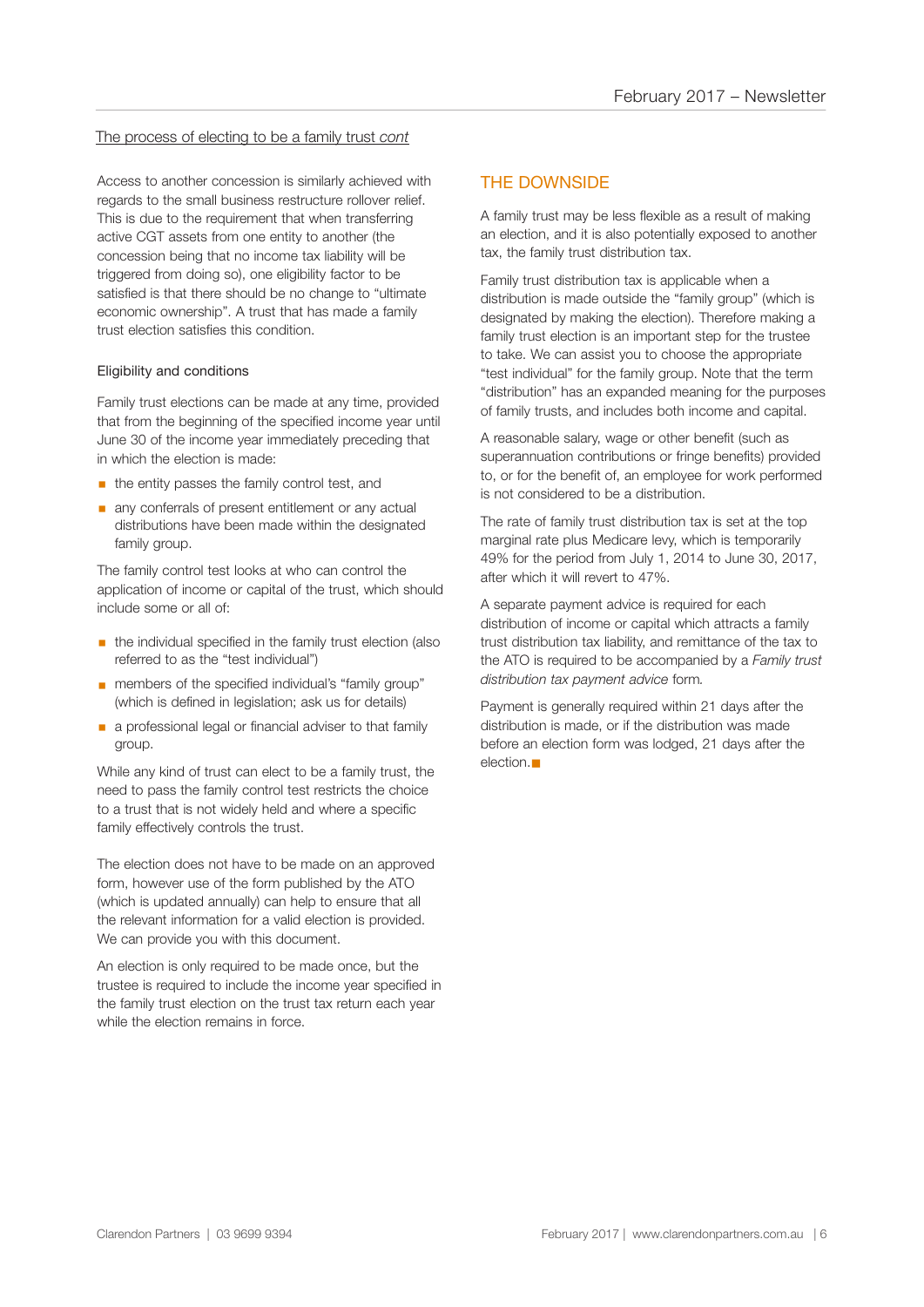

The assets test works by reducing a person's age<br>pension payment for every dollar of assets owned over a certain value. The test takes into account most assets, including any property (except your primary home) or possessions owned, or partly owned, in or outside Australia.

The assets test is one of two means tests used by the Department of Human Services (Centrelink) to determine your age pension eligibility, the second being an income test. The results of these tests that produces the lowest pension payment (or zero) is then applied.

The asset test free area is the amount of assets you can have without affecting your pension. Centrelink will reduce your pension by \$3 each fortnight for every \$1,000 of assets you own over the assets test free area.

# Recent changes to the assets test for pensioners

From January 1, 2017, the assets test free area and taper rate for pensions increased.

This is the taper rate. Before January 1, this rate was set at \$1.50 (so it has therefore doubled).

Some people will have received more or have no change to their pension, but there is also the possibility that people may have their pensions reduced or cancelled. Centrelink states that if you lose your pension due to the January 1 changes, you will automatically get a non-income tested Low Income Health Care Card, and Commonwealth Seniors Health Card if you are age pension age. The former provides concessions on water rates and energy bills, among other discounts, and the latter provides discounts on prescription medicines and bulk-billed doctors' appointments.

See tables below to compare the old and new limits.  $\blacksquare$ 

|  |  |  |  | Table 1: Before and after assets test thresholds, or disqualifying limits, for the full age pension |
|--|--|--|--|-----------------------------------------------------------------------------------------------------|
|  |  |  |  |                                                                                                     |

|                                                             | 2016 rules | 2017 rules |
|-------------------------------------------------------------|------------|------------|
| Single homeowners full pension assets must be less than     | \$209,000  | \$250,000  |
| Single non-homeowners full pension assets must be less than | \$360,500  | \$450,000  |
| Couple homeowners full pension assets must be less than     | \$296,500  | \$375,000  |
| Couple non-homeowners full pension assets must be less than | \$448,000  | \$575,000  |

#### Table 2: Thresholds for a part age pension

|                                                             | 2016 rules  | 2017 rules  |
|-------------------------------------------------------------|-------------|-------------|
| Single homeowners part pension assets must be less than     | \$793.750   | \$542,500   |
| Single non-homeowners part pension assets must be less than | \$945,250   | \$742,500   |
| Couple homeowners part pension assets must be less than     | \$1,178,500 | \$816,000   |
| Couple non-homeowners part pension assets must be less than | \$1,330,000 | \$1,016,000 |